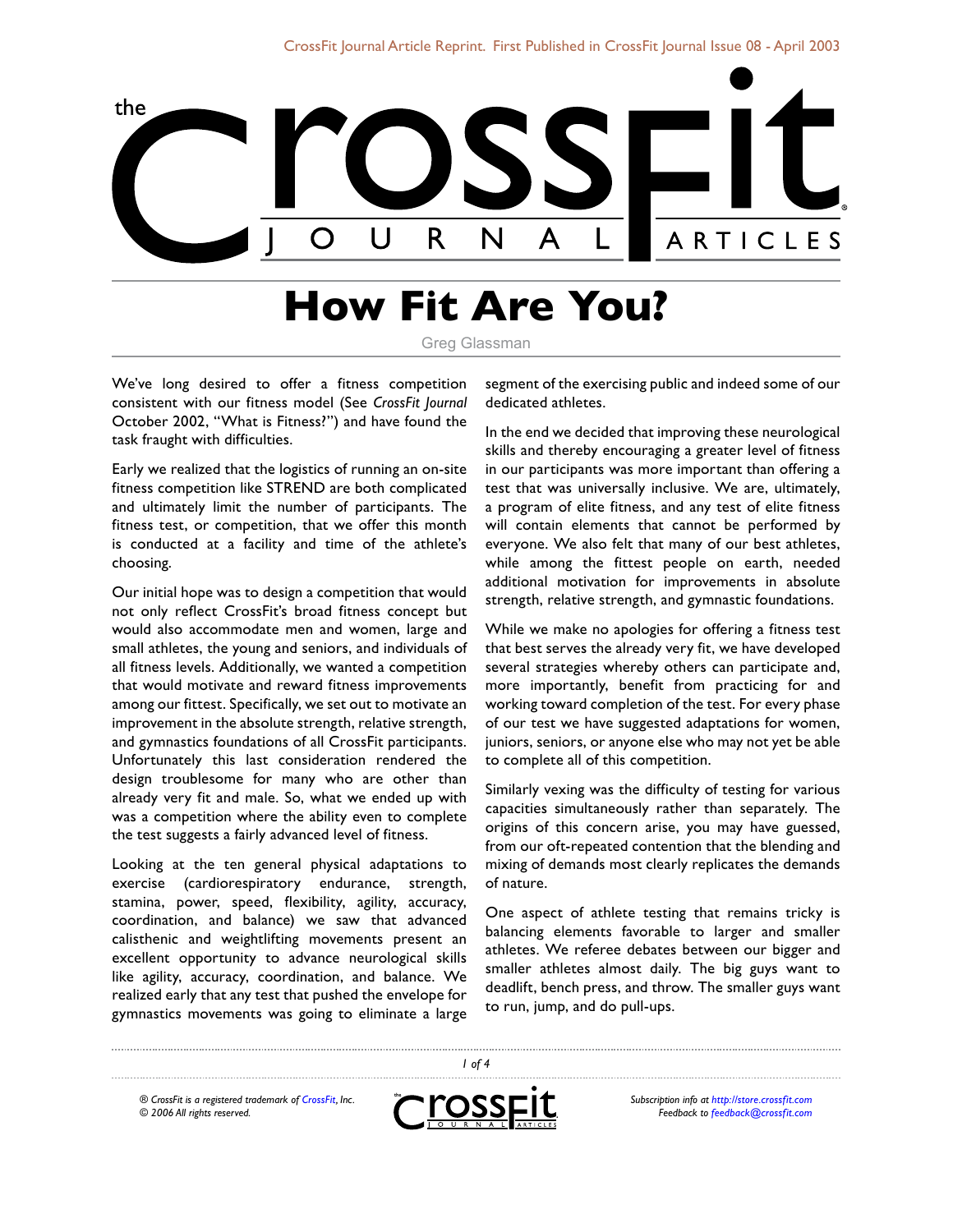# How Fit Are You? (continued...)

Our design requirements included but were not limited to the following: quantifiable results; consistency with the CrossFit fitness concept; raising our commitment to improving absolute strength, relative strength, and gymnastic foundations; balancing intrinsic abilities of smaller and larger athletes; emphasizing exercises critical to and foundational to advanced training; mixing training demands within each test and, of course, over the total competition; a design that would identify an athlete's weaknesses and possibly stand as a workout plan for improving overall fitness; and, finally, we wanted to design a competition that would be "hard as hell."

The competition that we've designed comprises five tests. One test is performed for each of five days in the order given.

We've listed within each test description a possible workout that would test for and consequently improve the performance of that test. While designing each test we asked ourselves what kind of fitness might develop from turning the tests into workouts that were repeated to the exclusion of other work and with the sole purpose of improving the tests. The answer in the case of this final product is "elite fitness."

### **Test 1: Bench Press 1 rep followed by max set of Pull-ups**

**Performance:** Ramp up to a one-rep max and within 30 seconds of racking the lift begin the pull-ups. Any grip is allowed on the pull-ups as long as the range of motion is complete - all the way up and down.

**Scoring:** Multiply the bench press load in pounds by the number of pull-ups completed.

**Modifications:** Where needed use an assisted pull-up device such as a "Gravitron."

**Character:** This tests the upper body for both absolute and relative strength and stamina.

Workout: This test can be practiced as a workout of three to five repetitions of the test, resting between efforts as needed.

### **Test 2: Clean and Jerk 15 Reps**

**Performance:** There is no time limit, but the weight cannot be rested on the ground. Resting at the hang, rack, or overhead is O.K. At the ground, the athlete must touch and go. Technique is otherwise not critical.

- **Scoring:** The score is exactly the load lifted.
- **Modifications:** There are no modifications needed for this test.
	- **Character:** This classic movement is traditionally an excellent test of overall strength, but when performed at 15 reps becomes an extraordinary metabolic challenge as evidenced by max heart and respiratory rate.
	- **Workout:** This test can be practiced as a workout by completing the test and then repeating at twelve and nine reps with the same load, resting between efforts as needed.

*® CrossFit is a registered trademark of [CrossFit,](http://www.crossfit.com) Inc. © 2006 All rights reserved.*



 *of 4*

*Subscription info at [http://store.crossfit.com](http://journal.crossfit.com) Feedback to [feedback@crossfit.com](mailto:feedback@crossfit.com)*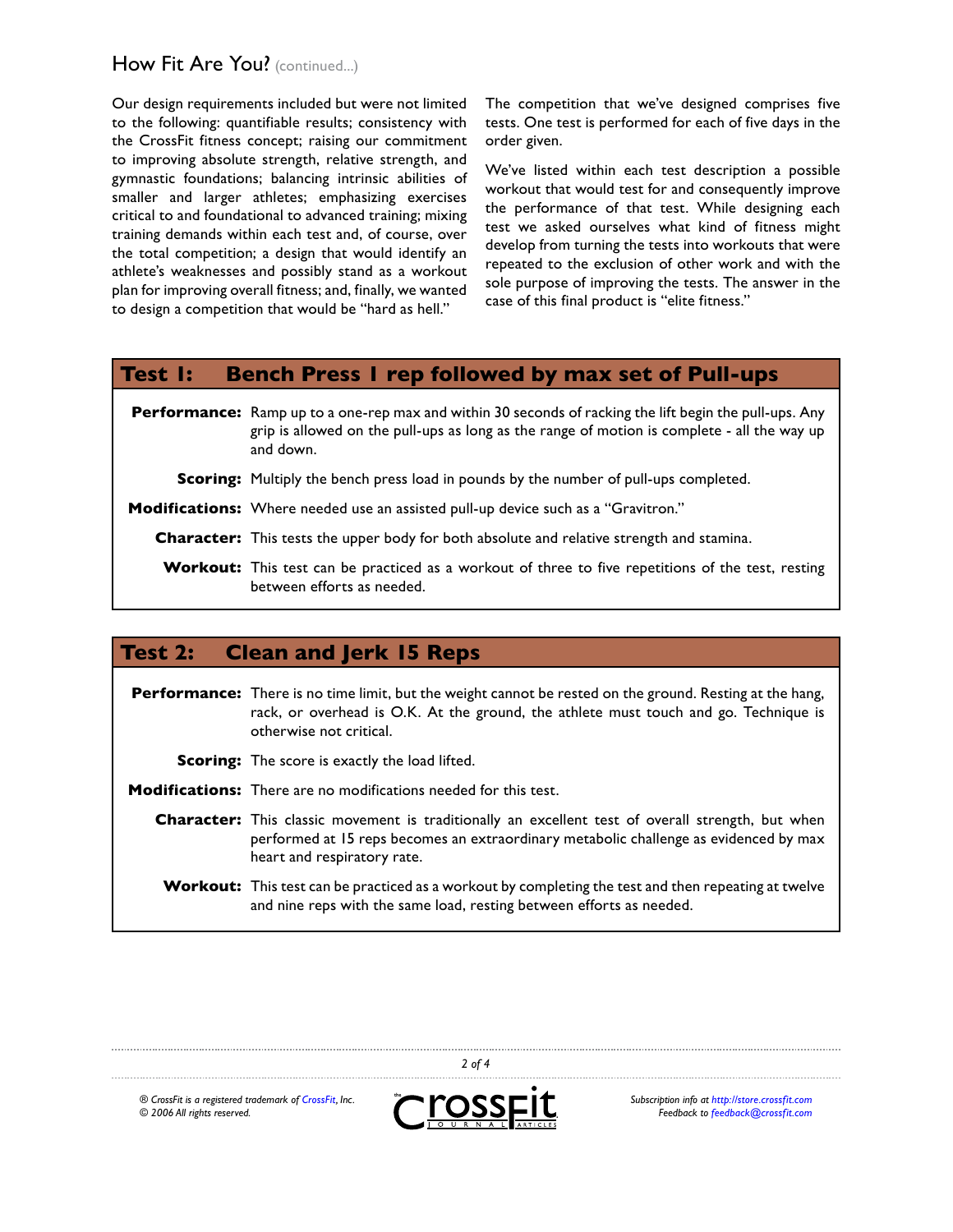## **Test 3: Tabata Squat followed by 4 minutes of Muscle-ups**

**Performance:** After the eighth Tabata Squat interval the athlete gets ten more seconds of rest and then has 4 minutes to complete as many muscle-ups as possible. The muscle-ups need not be consecutive, i.e., without rest. All squats must be from below parallel to full extension of the hip and leg.

- **Scoring:** The test score is the Tabata Squat score (weakest number of squats in each of eight intervals of twenty seconds of work followed by 10 seconds of rest) multiplied by the number of muscle-ups completed within four minutes. Total time for test: 8 minutes.
- **Modifications:** With regard to the muscle-up, there are two possibilities for adaptation. One is to assist manually - someone pushing the athlete up. The other is to replace the muscle-up with four minutes of pull-ups and dips.
	- **Character:** The Tabata Squat is a CrossFit classic testing both athletic hip function as well as aerobic and anaerobic capacity. The muscle-up is arguably the single best upper body exercise. This combination alone is suggestive of an athlete's total fitness.

**Workout:** This test can be practiced as a workout by completing the test and then repeating after an extended rest.

## **Test 4: Deadlift 1 RM followed by a max set of Handstand Push-ups**

**Performance:** Ramp up to a one-rep max and within 30 seconds of completing the deadlift begin the handstand push-ups. The handstand push-ups must bring the ears below the hands so they needs to be done on parallel bars, parallettes, or some other raised platform like chairs or books. Using the wall for balance is O.K.

- **Scoring:** Multiply the deadlift load in pounds by the number of handstand push-ups completed.
- **Modifications:** There are two options for modification of this test. The first is to provide manual assistance to the handstand push-ups. Typically, this is done by lifting the athlete by the calves or ankles. Alternately, where even the handstand is a challenge, the substitute exercise is a shoulder press.
	- **Character:** This duo represents a reasonable estimate of an athlete's total strength relative and absolute, upper and lower body.
	- **Workout:** This test can be practiced as a workout of three to five repetitions of the test, resting in between efforts as needed.